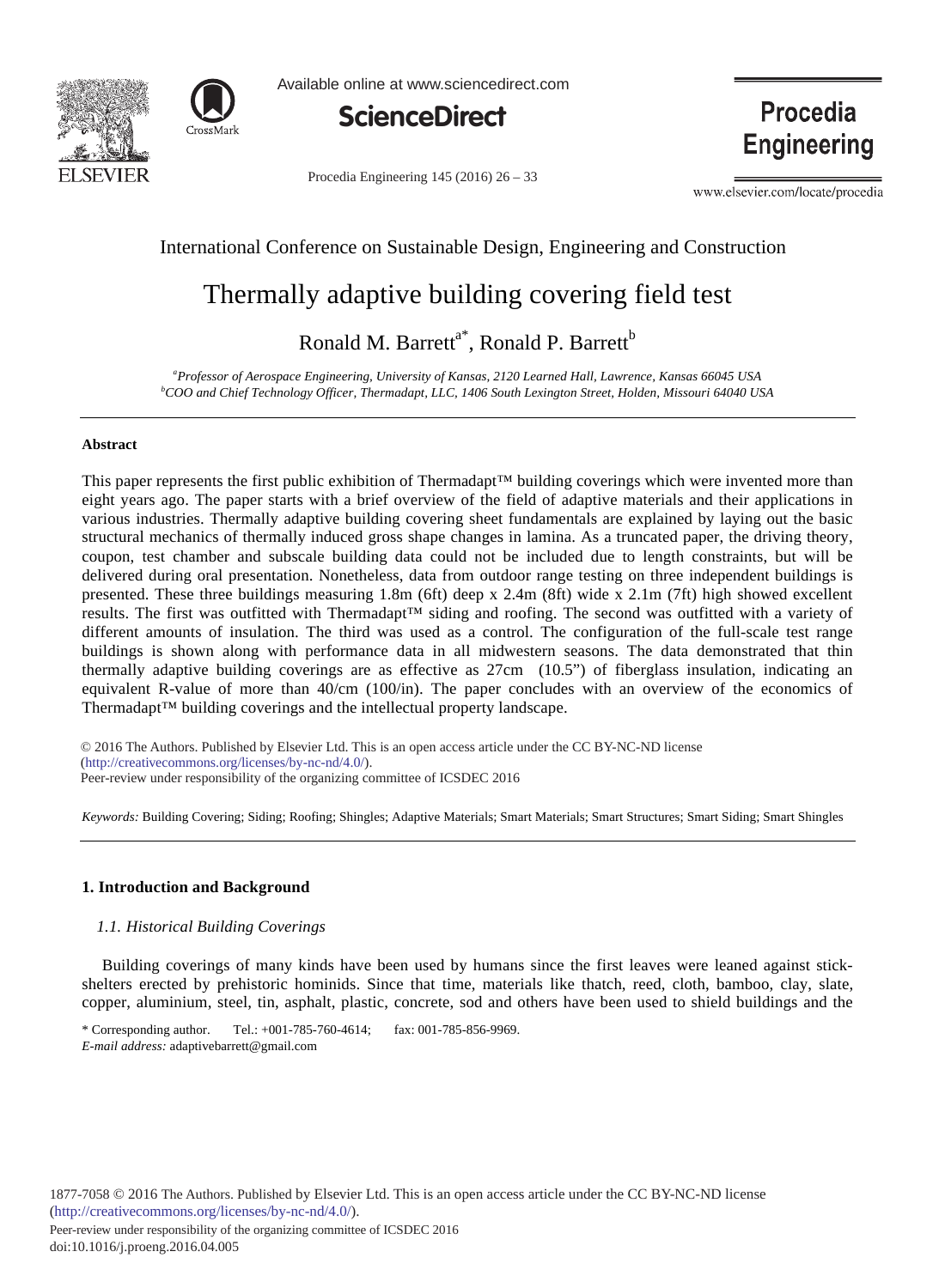people therein from the elements. Although quite effective, they have one overarching characteristic in common: Their shapes remain essentially unchanged from season to season, day to night, hot to cold. Outside of the linear expansion and contraction of items like long runs of siding, they are basically fixed as seen in Figure 1.1.



Fig. 1.1 Typical Conventional Building Coverings

#### *1.2. Adaptive Structures*

Although the field of man-made "adaptive," "smart," and/or "intelligent" structures may seem new, it is actually quite old and draws its roots to the 1800's when Jacques and Pierre Curie (the fabled Nobel Laureate of 1903), performed experiments on Rochelle salts.[1-3] Similarly, the properties of shape-memory alloys also date to that time.[4,5] In modern times, so many technologists have investigated these "adaptive" structures that books, conferences and journals abound.[6-11] Some adaptive components have been accepted for so long that not only are they in entire fleets of aircraft like the F-14, but that fleet is so old that it is now retired. Many other branches of technology like the Aerospace industry now consider them to be standard actuators for many applications as shown in the collage below showing a small sampling of adaptive aerostructures.[10-13]



Fig. 1.2 Small Sampling of Aerospace Systems and Aircraft which have used Adaptive Structures in the Past 20 Years [10-13]

Although automotive, aerospace and medical device industries have embraced adaptive and smart structures, the world of civil engineering has yet to see widescale application. This comparatively slow pace of adoption is noted by authors like Del Grosso.[14] Even though Structural Health Monitoring with adaptive materials [15] is a subdiscipline of adaptive structures that is healthy, often involves civil structures and is an active branch of research,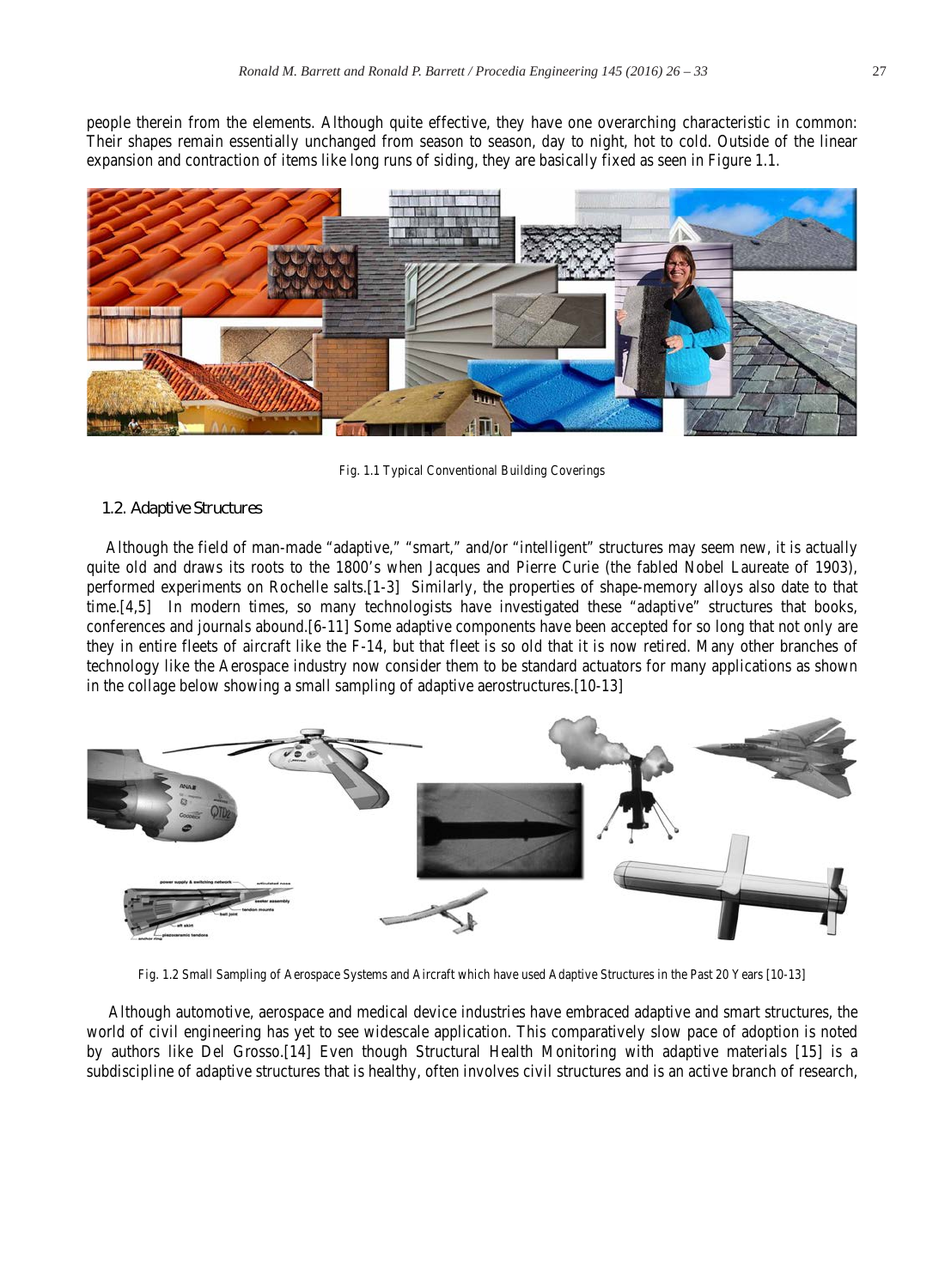Del Grosso postulates that the major reason why adaptive materials have not been widely integrated into the civil infrastructure is because of challenges with control strategies.[14]

In spite of this control systems hurdle, some of the earliest and most successful applications of adaptive materials were made by Dry in the early 1990's on self-healing concrete structures, which was followed by a bulk of research on self-healing composites.[16-24] As such, the control strategy associated with self-healing structures generally involves sensing the presence of a crack and appropriately responding with injection and cure of a variety of resins. Although a nontrivial challenge, a number of technologists have handily conceived of and demonstrated schemes to make this happen. Even with these considerable successes, the world of adaptive and smart materials is still comparatively underrepresented in civil engineering and architecture. Indeed, the most common types of adaptive materials that exhibit gross shape changes (like shape-memory-alloys) appear to be scarce at best in civil infrastructure research efforts and even more-so in application.

#### *1.3. Fundamentals of Thermally Adaptive Building Coverings*

One of the most daunting conditions a building can be exposed to is a combination of high heat and high solar radiation levels. This often occurs in desert climates and dramatically drives energy consumption up during the day as seen in Figure 1.3. It is estimated that air conditioning makes up  $70 - 80\%$  of electrical energy consumption in climates like the one that generated Fig. 1.3.[25]



Fig. 1.3 Daily Variation in Peak Load with Temperature for Riyadh, Saudi Arabia 9 September 2006[25]

While high peak electrical loads are often part and parcel of life in a desert, nighttime temperatures in colder months regularly dip well below freezing. Temperature swings in both desert and temperate climates can often swing more than 56°C (100°F) between day and night, winter and summer. Such extremes clearly drive heating and cooling costs and beg for a new approach.

If a type of building covering could be developed that rejected substantially more solar energy in hot conditions while more effectively retaining building heat during cold conditions, than conventional approaches, then a substantial reduction in electrical load may be achieved.

Thankfully, such a family of building coverings has indeed been painstakingly developed over the past eight years. Conceived by R. P. Barrett, the basic driving premise of such thermally adaptive building coverings is to use shape-changing properties of adaptive materials to improve performance. Towards that end, new families of thermally adaptive shingles, siding, roofing and ventilation have been conceived, reduced to practice and tested in the lab and the field.

The basic enabling concept of Thermadapt<sup>™</sup> thermally adaptive building coverings is that changes in ambient solar and thermal loading conditions leads to gross shape changes. Those gross shape changes occur not through a complicated electrical feedback network or control system, but the inherent properties of the laminated materials themselves. Such building coverings are designed and built to shade a building from solar radiation while minimizing heat transfer to the outer walls during high heat conditions. Conversely, during cold conditions, the same covering reverses shape, forms a nearly airtight pocket of dead air and more completely insulates the building.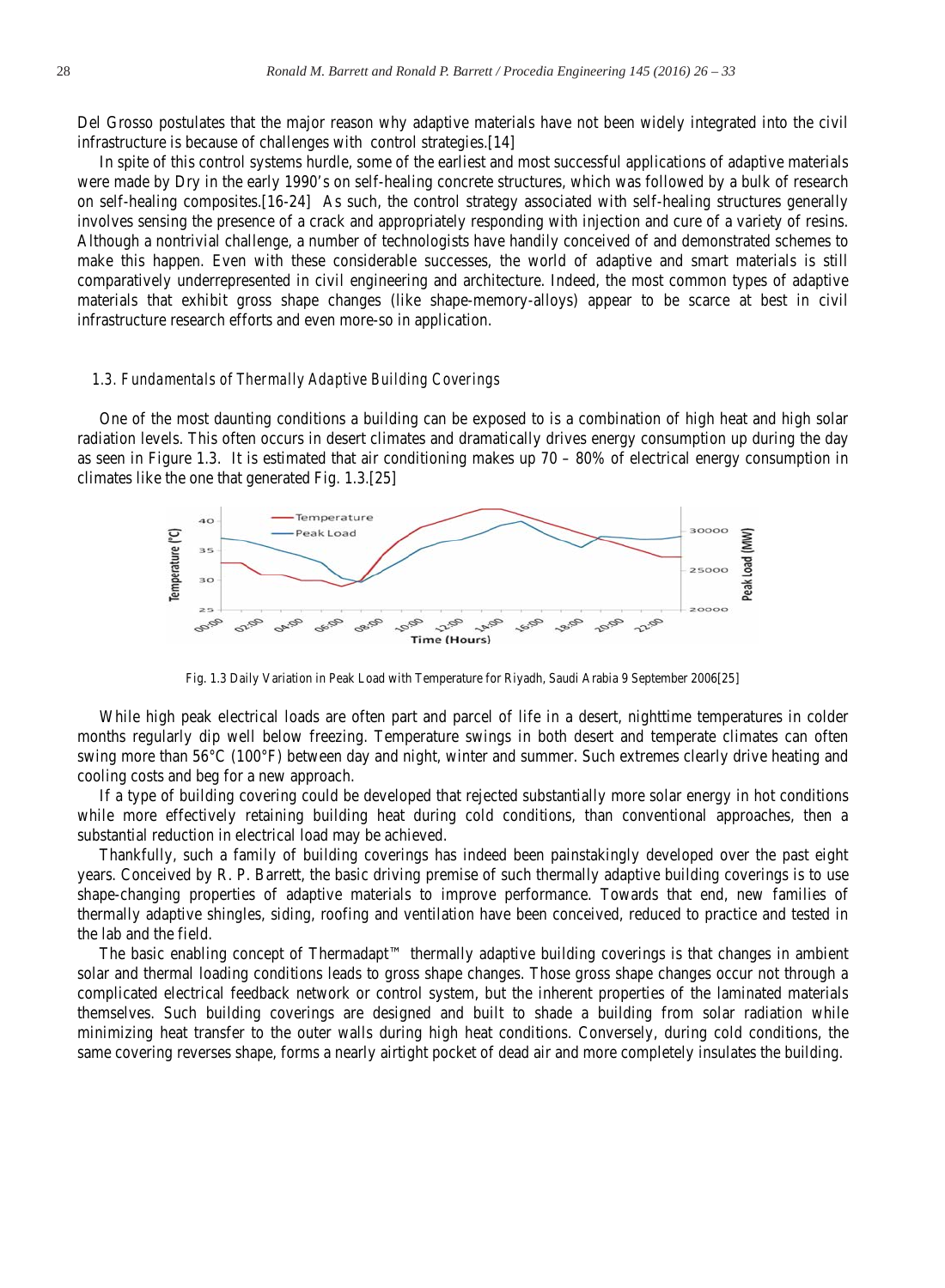While many adaptive materials can make this happen, because building coverings are very cost-sensitive, shapememory alloys, polymers, gels, electrostatics, magnetorheological and other complicated actuation techniques can be easily shown to be cost-prohibitive. One reliable concept has been shown over the past three decades to minimize costs of actuator structures. By using coefficient of thermal expansion (CTE) mismatch, a new family of building coverings can achieve just the prescribed performance above for minimal cost with respect to other families of adaptive materials. If the principles of CTE mismatch lamination are properly employed, then this new family of thermally adaptive materials will curl up, shading a structure in high heat conditions and conversely curl down in cold conditions as shown in Fig. 1.4.



Fig. 1.4 Basic Thermo-kinematics of Thermadapt™ Thermally Adaptive Building Coverings

Clearly, to make lamina with characteristics as shown in Fig. 1.4, the structural material will have an outer layer which possesses a lower CTE than the inner layer. Accordingly, as the laminate heats up, the inner layer will tend to expand at a more rapid rate than the outer layer. This differential will cause the laminate to curl away from the structure in high heat conditions. There are many many permutations of this basic design including the addition of various ancillary layers of foam, interstitial layers, root stand-offs, damping treatments, amplification methods, anodization, surface coatings, paint and edge guards among many others. In spite of the numerous permutations, the basic concept remains the same: outer structural layer = low CTE, inner structural layer = high CTE.

#### **2. Range Test Articles**

Following successful tests of the subscale buildings, a trio of nearly identical full-scale buildings were fabricated and tested. These buildings were erected on the site of the Thermadapt™ test range in Holden, Missouri on a treeless rise more than 300m (1000ft) from the next closest structure and road in an East-West line. The buildings were fabricated in March 2012 from 12.7mm (0.5 inch) thick pressboard as shown in Figures 2.1 and 2.2. Figure 2.2 shows the test facilities being erected and temporarily braced.



Fig. 2.1 Layout of the Full-Scale Thermadapt™ Outdoor Test Range with Test Facility Geometries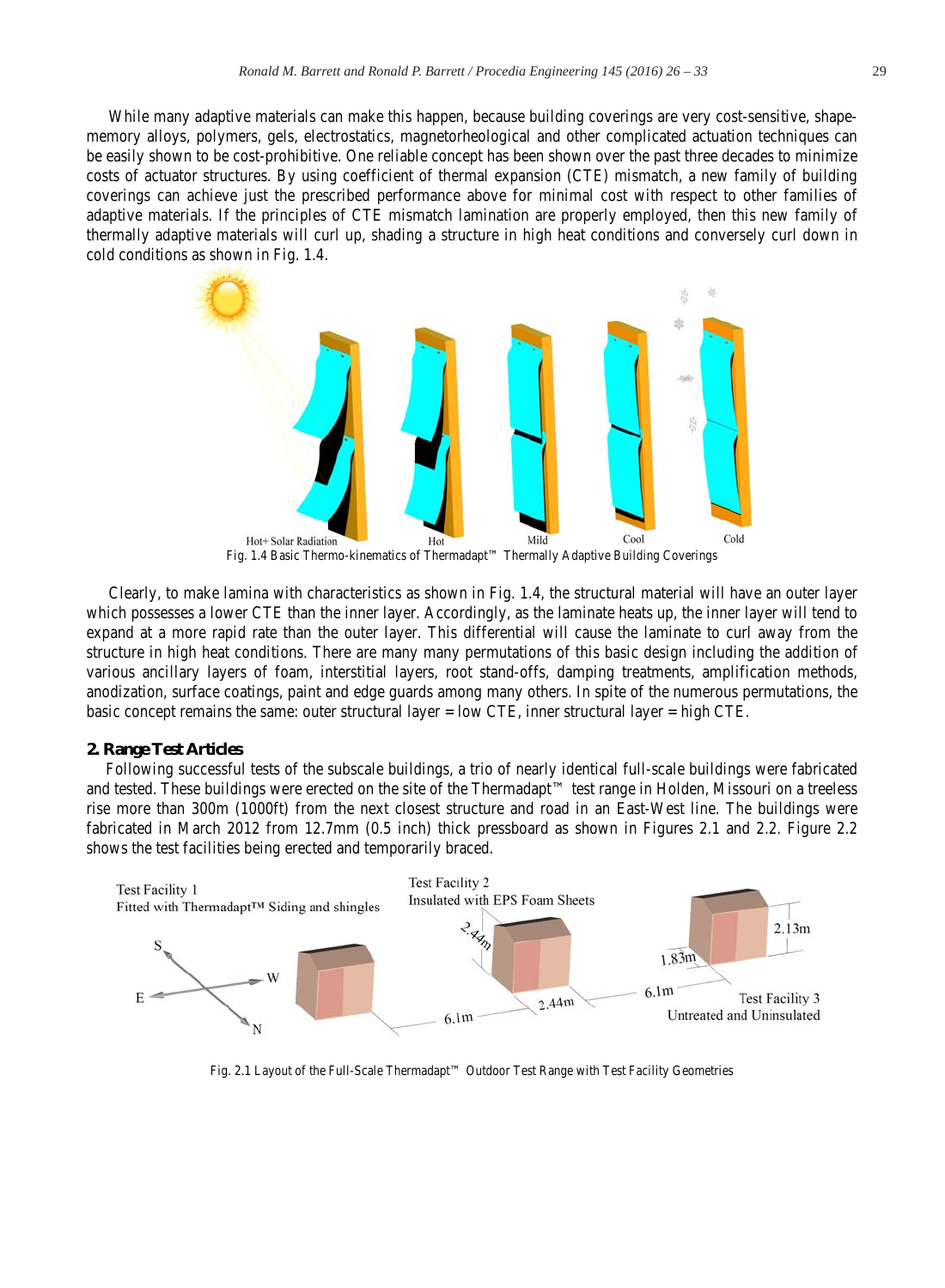

Fig. 2.2 Thermadapt™ Full Scale Test Facilities in the Fabrication Shop and on the Outdoor Test Range: Fabrication, Erection and Operation

The test facilities were outfitted with eight channels of data collection taken by a pair of Omega RDXL4SD dataloggers sampling at 30 samples/hr via K-type thermocouples. The site was wired for data collection off the grid and solar powered with the ability to run day and night around the year unimpeded. Testing began in May of 2012 and has continued through 2016. Test Facility 1 was fitted with Thermadapt™ adaptive siding and shingles. Test Facility 1 contained additional data logging capability due to the additional numbers of unknowns. Test Facility #2 was used to test the effect of different numbers of layers of EPS foam added between and on the inside of the inner walls and studs. The purpose of the multiple layers of EPS foam was to arrive at a level which would emulate the performance of the Thermadapt™ siding. Test Facility #3 was untreated and acted as a control. The data loggers in each of the three facilities were accessible on secure boxes which were mounted just below the only window shown on the left hand side of Figure 3.9. This was done so that the buildings would not have to be opened to exchange data cards which would have corrupted several data points with erroneous spikes. It should be noted that there was only one window and one door, both on the North side of each of the test facilities. The bottoms of the test facilities were completely floored with 12.7mm (0.5") thick plywood flooring and seven studs running transversely across the underside of the flooring. For building stability, each test facility was ballasted with 120kg (265lb) of cement blocks on the building corners.

#### **3. Range Test Results**

Full-scale tests were initiated on the buildings shown in Fig. 2.1 and 2.2. Testing in the Summer of 2012 showed similar trends as the subscale structures, but a different test protocol was established so as to establish an "equivalent R-value" for the Thermadapt™ siding and shingles. Test Facility 1 (TF1) was retrofitted with Thermadapt™ building coverings on the East, South and West walls of the building and the roof. TF3 was left bare with the painted pressboard siding as fabricated. TF2 was calibrated as it was initially fitted with no insulation (matching TF3) and checked against the centroid temperatures recorded in TF3. Internal probes showed temperature matched late Spring and Summer temperatures within 0.3°C between the two buildings (without insulation). Then TF2 was retrofitted with Dow-Corning 8.9cm (3.5") EcoTouch R-11 pink fiberglass insulation on all walls and ceiling. Fig. 3.1a shows the results of the R-11 tests (one layer of insulation). Then TF2 was retrofitted with R-22 levels of fiberglass insulation lining with results shown in Fig. 3.1b. Finally, TF2 was retrofitted with three layers (R-33) of fiberglass insulation as shown in Fig. 3.1c. Figures 3.1 a, b, and c show successively the details of a complete day, then two days, then just over three days worth of data taken at 120s between samples for all three test facilities.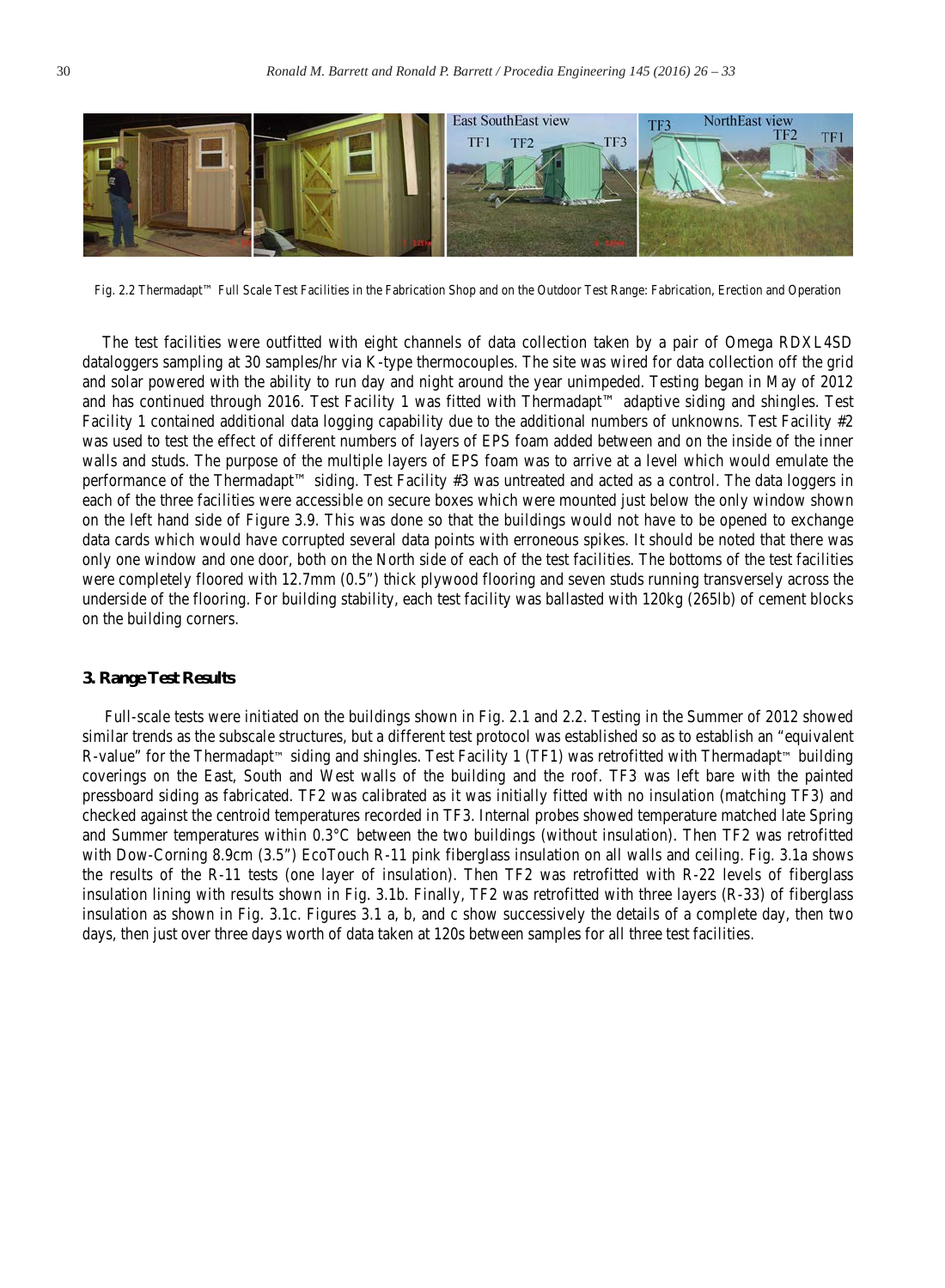

Figs. 3.1 a Data for One Complete Daily Cycle with TF2 Fitted with R-11 Fiberglass Insulation, 3.1b TF2 Fitted with R-22 Fiberglass Insulation, 3.1c TF3 Fitted with R33 Fiberglass Insulation, August – October 2012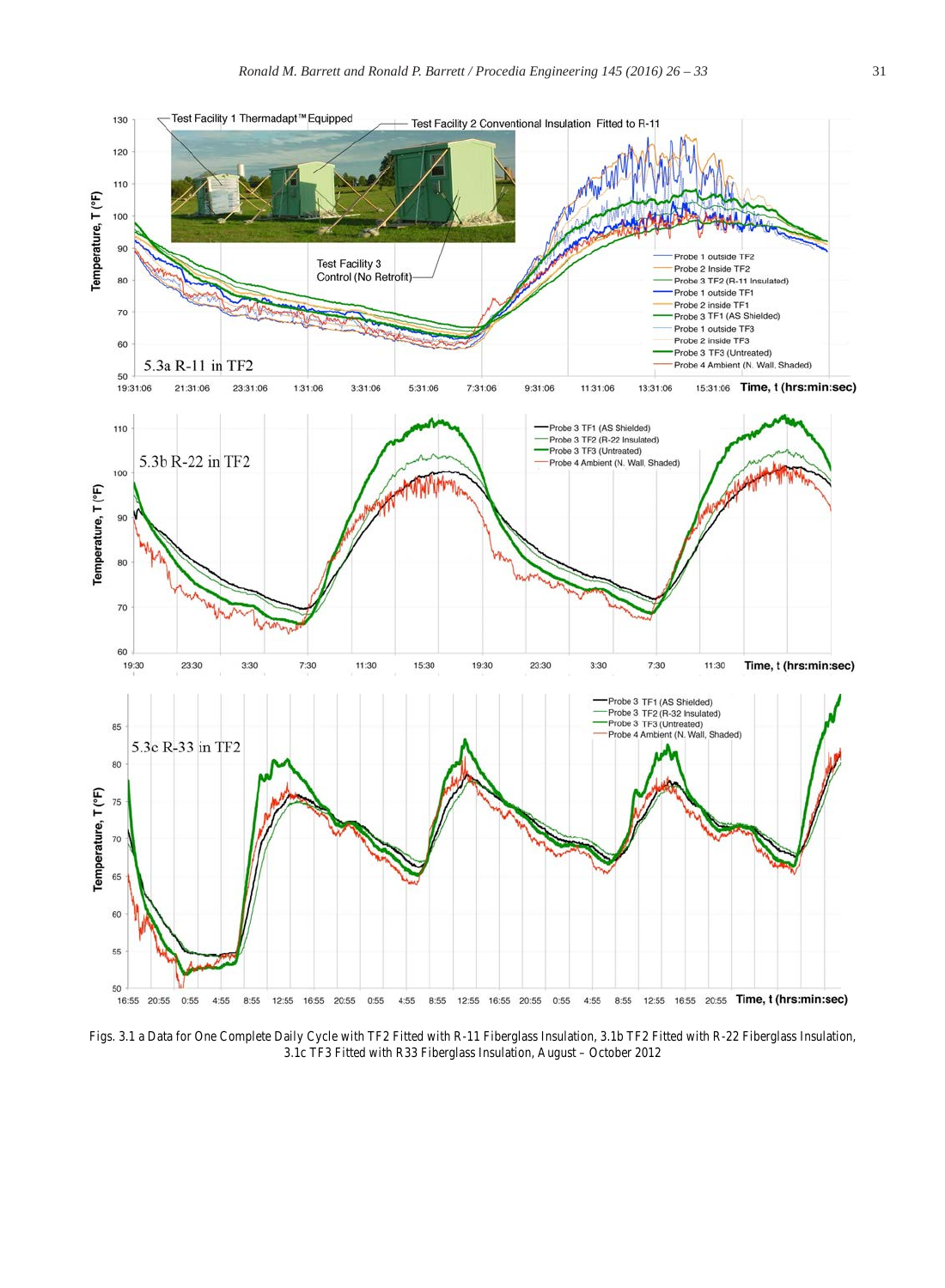Figures 3.1a, b, and c show consistent trends. Foremost among them is that the centroid air temperatures in the Thermadapt™ fitted test facilities (black lines) exhibit daily temperature peaks that are typically at or below ambient temperature peaks (red lines). Similarly, the nightly lows of the Thermadapt™ fitted test facilities show higher lows than ambient, which, of course, is indicative of the insulation effects by Thermadapt™ element closure. Conversely, the untreated TF3 shows centroid air temperature peaks which are  $6 - 8^{\circ}C (10 - 14^{\circ}F)$  higher than the Thermadapt™ fitted test facilities. It is also shown that the Thermadapt™ building coverings work as well as R-33 levels of insulation. Of course, the amount of insulation added to TF2 which was required to match the performance of the Thermadapt™ fitted test facilities was so great that TF2 lost roughly 1/2 of its internal volume which simply was occupied by 27cm (10.5 in) of fiberglass on all of the sidewalls and ceiling. Given that the Thermadapt™ building coverings which were used measured 8mm in total external standoff thickness, this gives them an "equivalent" R-value of roughly 40/cm (100/in).

The reader is asked to note once again that an extremely large bulk of data was gathered through a full calendar year, which is far too voluminous to present in this medium. However, the trends were consistent between the seasons that the "equivalent" R-values were within 20% of the values above for all seasons.

### **4. Conclusions**

- i. Thermally adaptive siding and roofing can be used as highly effective building coverings;
- ii. When mounted on full-scale structures, thermally adaptive lamina modify the thermal transfer properties of the building so that its response to thermal loading of the treated building resembles a structure which has been fitted with layers of insulation which are built up to R33.

#### **5. Coming Work on Thermally Adaptive Lamina and Work to be Published**

The work presented herein is a highly abbreviated version of a much more complete paper. Accordingly, the reader should understand that accurate theory has been established which correlates well with experiment, coupon, test chamber and subscale building studies have been done with outstanding results at every level.

Because the work reported here is three to seven years old, it should be obvious that a nontrivial backlog of other investigations on thermally adaptive lamina have been conducted but have yet to be published. In the intervening time since this work on thermally adaptive lamina was first commissioned, the intellectual property associated with this line of technology was methodically protected via US and international patent filings. Coming publications on thermally adaptive lamina will include data on responses to wind loads, hail and fire. Also many more advanced techniques enhancing fatigue resistance, acoustic properties, safety, deflection levels and form factors with temperature have been studied and will be published. Several other applications of this general line of technology have also been explored and will be reported. Of great importance is fabrication of the preferred lamina configurations for building coverings and other applications. Accordingly, economics studies involving cost of materials and optimization of fabrication techniques to minimize costs have been conducted and will be published. The goal was to generate fabrication methods that suppress costs so that both acquisition and installation costs would be on a par with conventional siding and roofing materials.